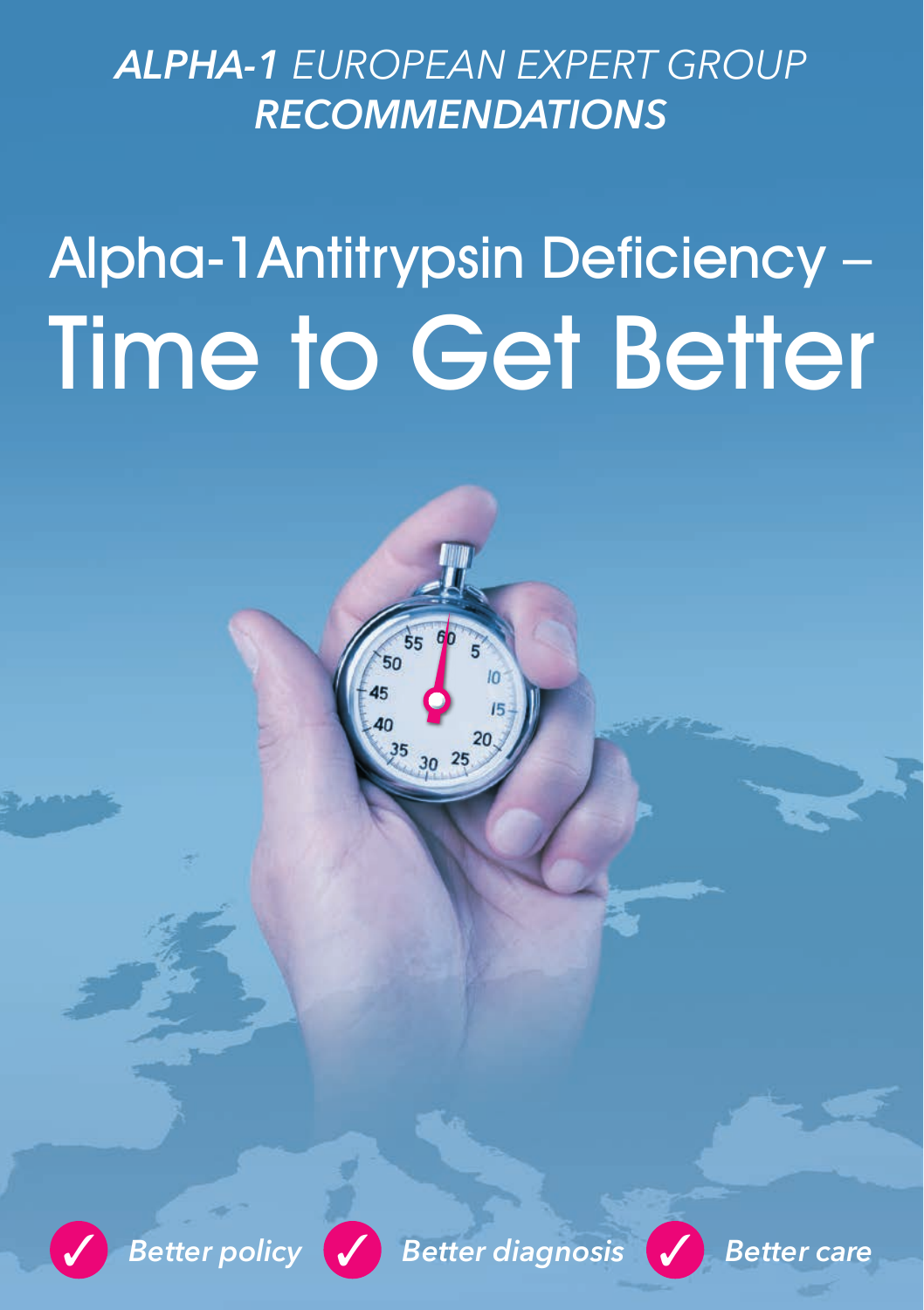# *ALPHA-1 – A RARE DISEASE, A REAL NEED TO ACT*



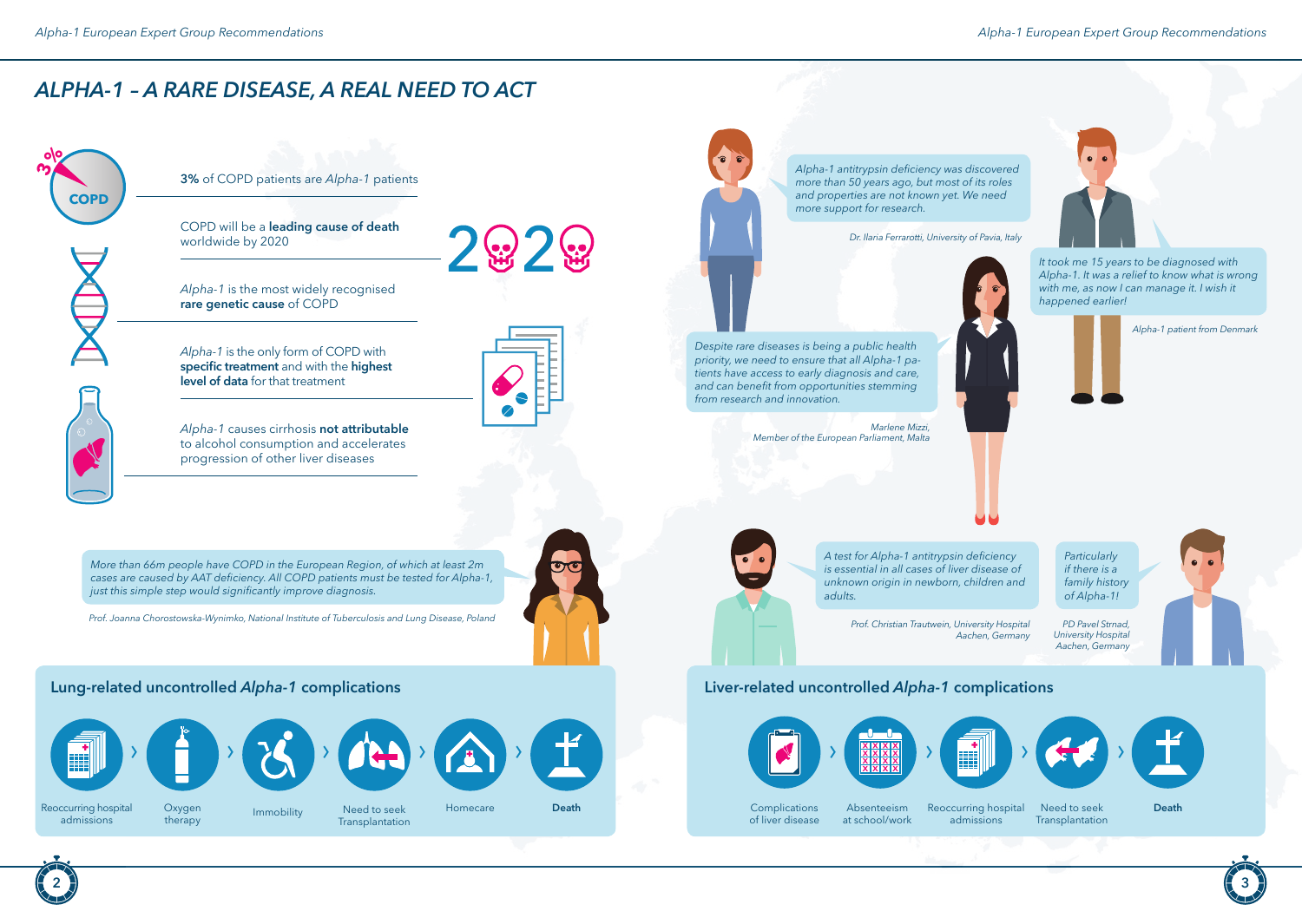# *INTRODUCTION*

*Alpha-1* **antitrypsin deficiency** (henceforth referred to as *Alpha-1*) is an **inherited condition** that **increases the risk of lung, liver and other diseases**. *Alpha-1* is present **worldwide**, but the prevalence of its severe form varies across Europe, affecting about **1 in 1,500 to 3,500 individuals**, **<sup>1</sup>** whereas mild forms are much more common.2

The principal difficulty in managing *Alpha-1* is **achieving early diagnosis**, something which most patients will not receive until severe symptoms have begun, despite the cheap and effective means of diagnosis that exist. Many times, the symptoms of **chronic obstructive pulmonary disease (COPD)** and **liver disease** do not lead to appropriate referrals to *Alpha-1* centres of excellence. This challenge requires a **consolidated approach of educated healthcare professionals and patients**. In addition, *Alpha-1* patients require policy that facilitates sharing of expertise, encourages preventive measures such as screening and allows a tailored approach to evaluating medicines for *Alpha-1* patients. Policy at the European level also must recognise that diseases like *Alpha-1* benefit from a **great deal of information sharing** and at EU and national level, and consequently *Alpha-1* should be considered in **many policy areas** such as in **environmental, economic and educational policy**.

The burden of *Alpha-1* is not about the number of affected patients but about each individual's life which can be **significantly impacted** by the **delayed diagnosis** and **limited access to treatment**. What is more, *Alpha-1* is a **life-threatening disease**, and without proper treatment and care patients have a **decreased life expectancy**. The social aspect of *Alpha-1* disease should not be forgotten: many *Alpha-1* patients need to deal with **stigma associated** with **lung disease** as a **"smokers' disease"** and **liver disease** as **"alcoholics' disease"**.

**This document highlights how the European community can improve care for patients, and calls on all citizens to be more aware of the need to diagnose, treat and care for** *Alpha-1* **patients.**



# *OVERARCHING RECOMMENDATIONS*

This paper calls on **policy makers, healthcare professionals**, **individuals** and **carers** to pursue these recommendations:



### **Recommendations for Policy Makers**

- All Member States should develop an *Alpha-1* **diagnosis programme** in their **rare disease plan**. The European Commission should develop a project to **generate minimum credentials** for *Alpha-1* **centres of exellence.**
- National paying agencies should develop **reimbursement decisions** by distinguishing rapid or non-rapid declining *Alpha-1* patients.
- National governments should **ensure that legislation does not deter individuals from genetic testing for rare diseases** by ensuring that non-symptomatic patients do not have **higher insurance premiums.**

#### **Recommendations for Healthcare Professionals (HCP)**

- HCPs should **consider a diagnosis of** *Alpha-1* **in patients with COPD, emphysema, bronchial asthma, bronchiectasis, unexplained liver disease, panniculitis, unexpected vasculitis and any patients with family histories of** *Alpha-1***.**
- **• Test all the above listed patients** with a simple **blood test** and refer all positive tests to centres of excellence (specified on page 22).
- Centres of excellence should work through **networks** such as the **European Reference Networks to share expertise, refer patients** and **educate healthcare professionals across Europe.**

**4 5**

#### **Recommendations for Individuals and Carers**

- If you have unexplained symptoms of lung, liver or skin disease, **ask your doctor to be tested for** *Alpha-1***.**
- *• Alpha-1* patients should **adjust their lifestyles** to reduce the chance of the onset, or aggravation of lung, liver or skin disease.
- *• Alpha-1* patients and carers should **seek support from the patient and/or support groups.**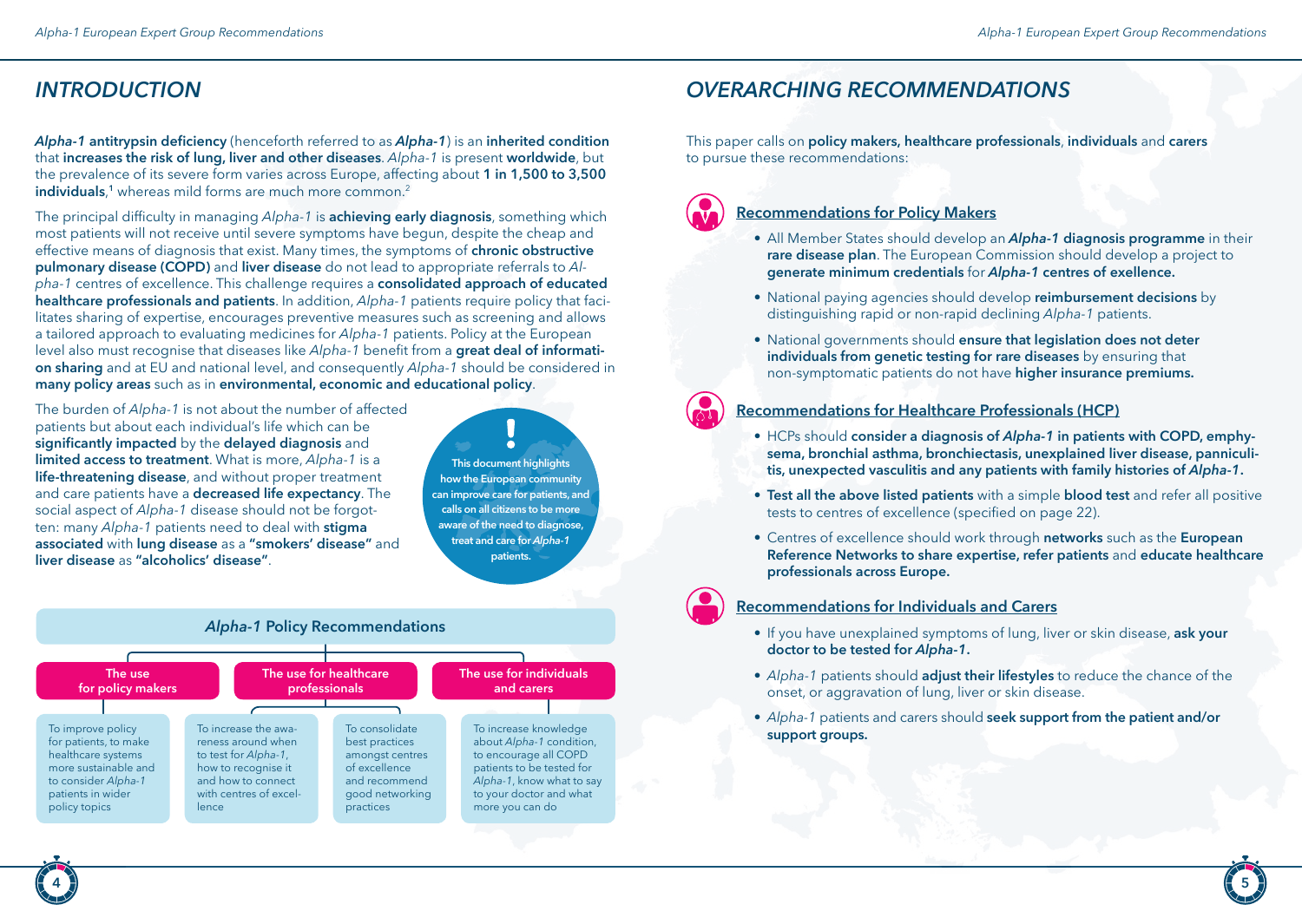*WHAT IS ALPHA-1?*

*Alpha-1* is a **genetic inherited condition**, which is passed from parents to children through genes.

*Alpha-1* occurs when there is a **lack of a protein** in the **blood called** *Alpha-1* **antitrypsin, or AAT.** AAT, the *Alpha-1* protein, is **mainly produced by the liver.** The main function of AAT is to **protect the lungs from inflammation** caused by **infection and inhaled irritants** such as tobacco smoke.

The low level of AAT in the blood occurs because the AAT is abnormal and **cannot be released from the liver at the normal rate.** This leads to a build-up of abnormal AAT in the liver that can cause **liver disease** and a **decrease of AAT** in the blood that can lead to **lung disease in adults.3**

**Blood Vessel**

#### **Normal Alpha-1 Antitrypsin Defiency**

**Lung**

**Liver**

 $\sim$  $\Omega$ 

**White blood cell (neutrophil)**



**Alpha-1 antitrypsin** produced in the liver protects lungs from neutrophil elastase

**Neutrophil elastase** Produced by white blood cells to break down harmful bacteria. Potentially damaging to lungs



Lungs lack Alpha-1 antitrypsin coating, leaving them open to damage by neutrophil elastase

**Neutrophil elastase** Unhibitited, causing lung damage

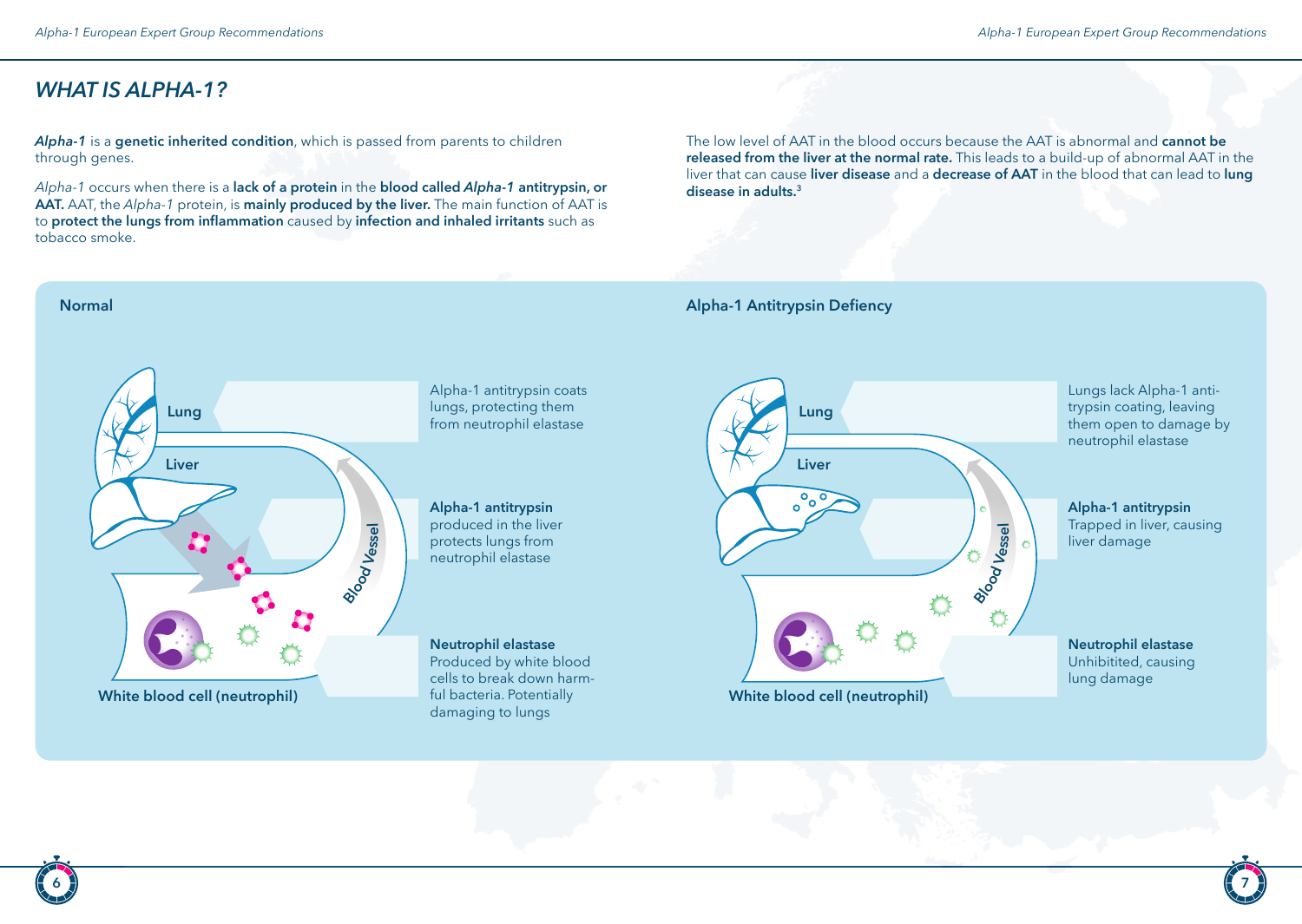As a **genetic disorder**, to inherit severe *Alpha-1*, a so-called **Z-AT gene** (or another severely impaired AT variant) must be passed on by both parents. If an individual carries two Z-AT, his/her level of AAT would be 10 to 20 % of what it should be. The AAT protein affected by the Z-AT gene **builds up in the liver**, which means that the individual does not have enough AAT released to control the enzyme in his/her body.4 The defective production of AAT protein in the liver mainly results in **compromised pulmonary protection**. **5**



# *HOW IS ALPHA-1 INHERITED? STANDARD OF CARE FOR ALPHA-1 PATIENTS*

Symptoms can be treated by **appropriate therapeutic measures.** Besides specific treatments for the lungs and liver, all *Alpha-1* patients should take **precautions to avoid infections**, which includes **vaccinations, sensible consumption of alcohol** (unless liver disease is established in which case it should be avoided) and **no tobacco.6**



*Alpha-1* patients with **lung disease such as asthma, COPD or bronchiectasis** can be treated by the **same drugs that are used by non-***Alpha-1* **patients** for these conditions.

**Specific therapy** available to *Alpha-1* **patients with lung disease** called **augmentation therapy.** This therapy consists of intravenous infusions, usually weekly, of AAT protein in order to increase the level of the protein in the blood and lungs. The therapy has shown to reduce the rate of lung decline, and improve survival. The augmentation therapy cannot restore lost lung function, thus it is crucial for patients to receive it as early as possible if they have evidence of deteriorating lung function.7

For **liver diseases, liver transplantation** is the **only viable therapy** today.8 Other treatment options may include adjustment of alcohol intake, hepatitis A&B vaccinations and nutrition adjustment.<sup>9</sup>

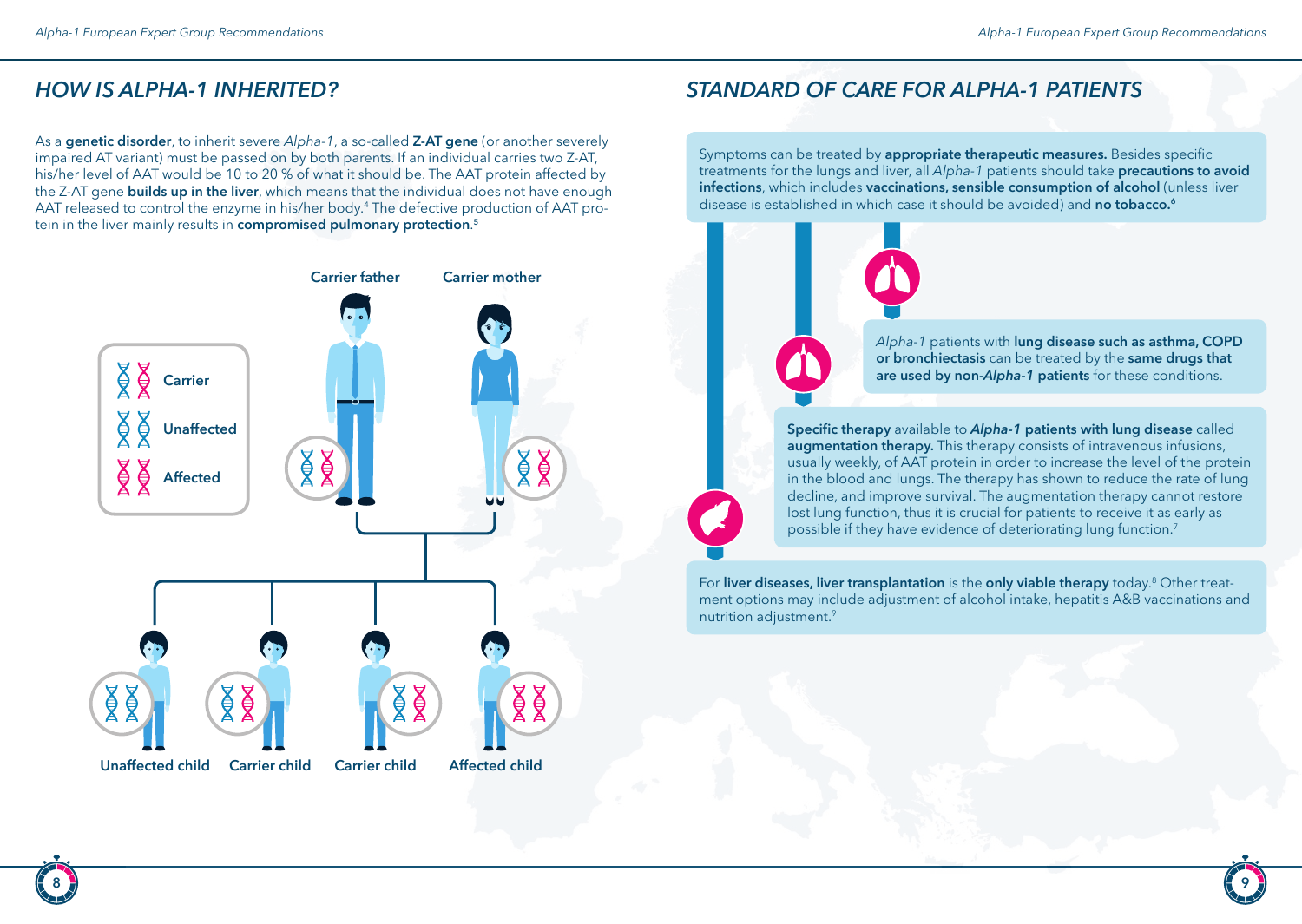# *RECOMMENDATIONS FOR POLICY MAKERS*

#### **Act, coordinate and evaluate**

#### **Challenge 1: Late or incorrect diagnosis**

Although *Alpha-1* **is one of the most common hereditary disorders in Europe**, lack of correct and timely diagnosis is a major challenge due to lack of awareness on the disease and thus its exclusion from systematic screenings programmes. *Alpha-1* is diagnosed through the simple and low-cost way – a **blood test**. However, *Alpha-1* diagnosis should also trigger **family screening**. While genetic testing is crucial for patients with a higher likelihood of *Alpha-1* these patients might be hesitant to seek screening because of the fear of correspondingly increased insurance premiums.

#### **The Call to Action**

- The European Commission should **update their CORDIS study from 2002** to find the current status of genetic testing for rare diseases and to issue subsequent recommendations for countries to promote an approach based on maintaining a high level of human health and not discriminating against patients taking effective steps to avoiding both human and health system costs.
- All Member States should **develop an** *Alpha-1* **diagnosis programme** as part of the rare disease plan and ensure that guidelines for related diseases such as COPD and liver cirrhosis include mandatory tests for *Alpha-1*.
- Consider **newborn screening** for *Alpha-1* recognising the importance in avoiding expensive organ transplantation, dangerous and expensive non-controlled disease progression.

#### **Challenge 2: Reimbursement**

*Alpha-1* **currently has no cure**, however, there are number of treatments developed for better disease management. One of the most progressive treatments for *Alpha-1* lung and skin affected patients is called **augmentation therapy**, aimed to slow down or prevent progression of lung disease and is often recommended for *Alpha-1* patients. Despite promising results and proven cost-effectiveness<sup>10</sup> of the augmentation therapy, there are only few countries which reimburse it.

#### **The Call to Action**

- Payers must consider the number of **"rapid decliners"11** that would receive augmentation therapy rather than the whole patient population when assessing cost-benefit.
- Consider assessment by a **Computed Tomography (CT) Scan.**
- **• Augmentation therapy** has been proven to be **cost-efficient<sup>12</sup>** and *Alpha-1* is the only form of COPD with specific treatment and has one of the **highest levels of data and hence** it should be made available for all patients who need it.

#### **Challenge 3: Coordination**

**Centres of excellence** are the cornerstone of rare disease care in the EU. Across all countries, centres of excellence must have a **more coordinated approval process** so that patients know where expert care exists and where appropriate referrals can take place. This is crucial for the development of European Reference Networks (ERNs) in all disease areas and so that detected *Alpha-1* patients can be appropriately managed. In 2017, the were two ERNs launched, in which Alpha-1 is included: the European Reference Network on Rare Respiratory Diseases (ERN LUNG) and the European Reference Network on Rare Hepatological Diseases (ERN RARE-LIVER). In addition, there are 63 designated centres of excellence listed on the Orphanet website but these are self-assigned by national health services and 24 of these centres are in a single country.<sup>13</sup>

#### **The Call to Action**

- **• Implement EU Cross-Border Healthcare Directive** to support the right of patient to get the best possible care, also abroad, if deemed appropriate.
- The European Commission should incorporate a project under the 3rd Health Programme generating an *Alpha-1* **centre of excellence accreditation.**
- The development of an "EU Stamp", recorded on the **Orphanet database** denoting a centre of excellence by disease area. This stamp would be the same processing form for ERN applications and comparatively applicable for patients to know where they will receive expert care.

## **Challenge 4: Holistic policy on** *Alpha-1*

*Alpha-1* does not just require **strong health policy** but also a considered approach that environmental issues such as **pollution** (indoor and outdoor) and the **toxicity of chemicals in employment settings** have a **major impact on human health**. *Alpha-1* patients experience organ degeneration noticeably faster than other patients with COPD in environments with more pollutants in the air.<sup>14</sup>

#### **What can be done?**

- The EU Member States should improve **ambient air quality** through effective implementation of the EU and WHO developed **air quality standards.**
- The EU should **develop comprehensive strategy on indoor air quality.**

*Poor air quality is an invisible killer which currently affects 90% of city dwellers in the EU, particularly lung disease patients. Achieving the highest outdoor and indoor air quality standards is just one measure that legislators can take to improve health for Alpha-1 patients.*

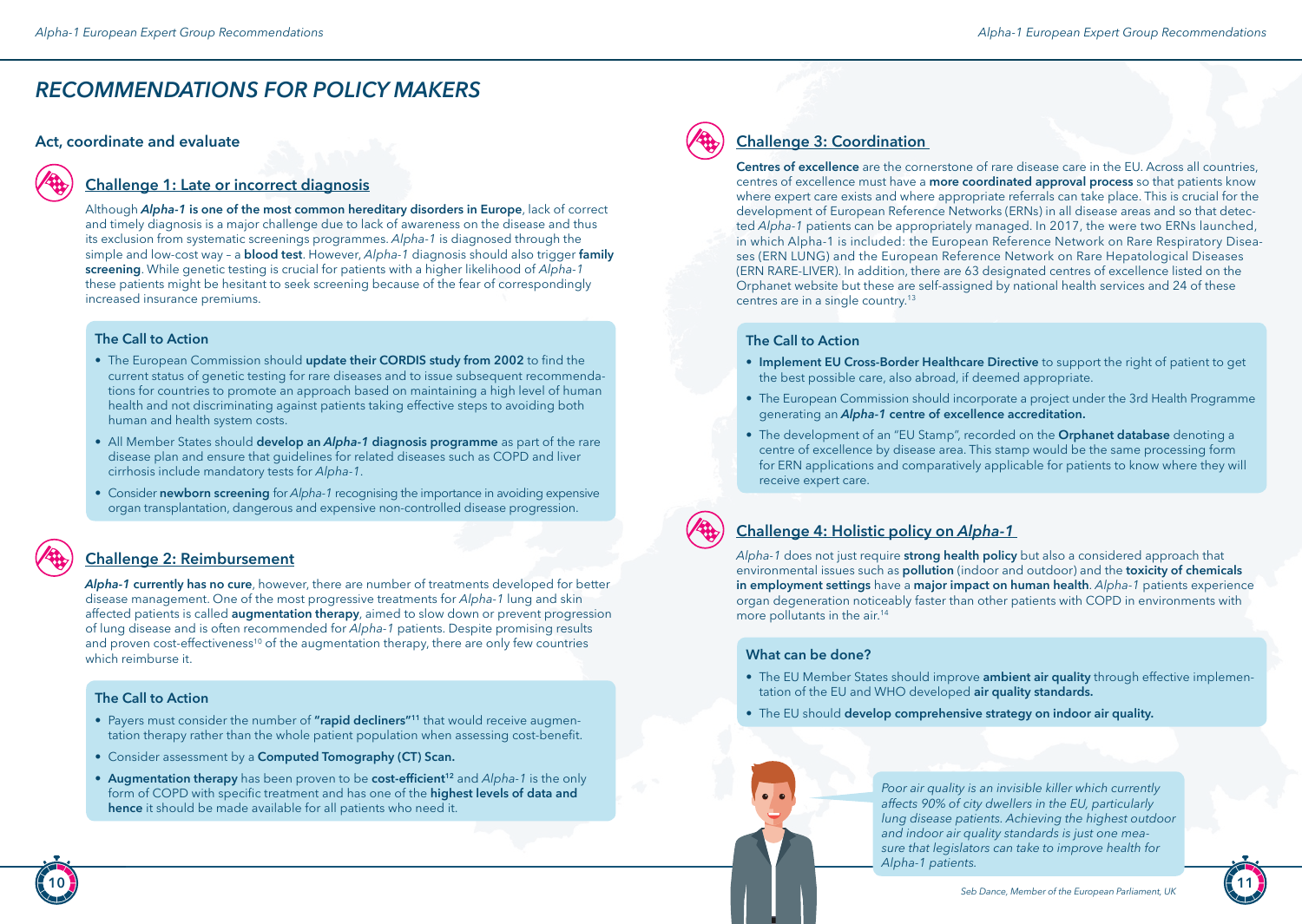# *WHY IS IT IMPORTANT TO ACT NOW?*



Rare diseases, such as *Alpha-1*, require a **combination of coordinated EU policy work** to harmonise standards and benefit from **differential expertise**, and **strong national plans** to ensure patients are cared for in a **holistic way within resource-constrained health systems.**

Effective policy solutions for *Alpha-1* are not necessarily complicated, but the lack of awareness around this disease has simply meant policy has omitted key elements for these patients. This is an area where European and national policy makers can make **rapid changes to patients' lives**, which will improve not only the **prosperity of patients**, but the **socio-economic functioning of European societies.**

Lack of political action creates a **vicious circle**, where an unaddressed issue leads to another unaddressed issue and deepens, contributing to an **increased burden for** *Alpha-1* **patients and healthcare systems.** 

#### **A message from the European Parliament**

Rare diseases, including *Alpha-1*, affect only a **small group of the population**, and for a long time the needs of such patients were neglected: limited knowledge on rare diseases, high cost of specialised services and effective therapies resulted in lack of consideration and investment in research and healthcare services in this area.

However, for the last decade, the **EU has been actively contributing to the changing perspective on rare diseases:** the legislative developments at EU level have led to the development of national rare disease plans and centres of expertise in most Member States, as well as the facilitation of research and clinical trials and the possibility to receive diagnosis, treatment and care abroad. Many useful tools for rare diseases are already in place, including but not limited to the EU Regulation on Orphan Medicinal Products, the EU Directive on Patients' Rights to Cross-Border Healthcare, the EU Public Health Programme and the Clinical Trials Regulation although it is paramount to continuously evaluate and ameliorate existing legislative instruments, develop new solutions to enhance diagnosis, care and research.

In the upcoming years, **special attention should be paid to development of** *Alpha-1* **diagnosis programmes**, as a part of rare disease plans in the Member States. Better diagnosis is needed to efficiently tackle the disease and to avoid higher costs in the future. To ensure access to a quality care for all Europeans, the tools provided by the cross-border health provisions should be fully exercised by all Member States. As elected European citizens representatives we would like to express our continuous commitment to work on the health and well-being of all Europeans, with a great focus on rare disease patients.

*Seb Dance, Member of the European Parliament, S&D, UK Marlene Mizzi, Member of the European Parliament, S&D, Malta Sirpa Pietikäinen, Member of the European Parliament, EPP, Finland*

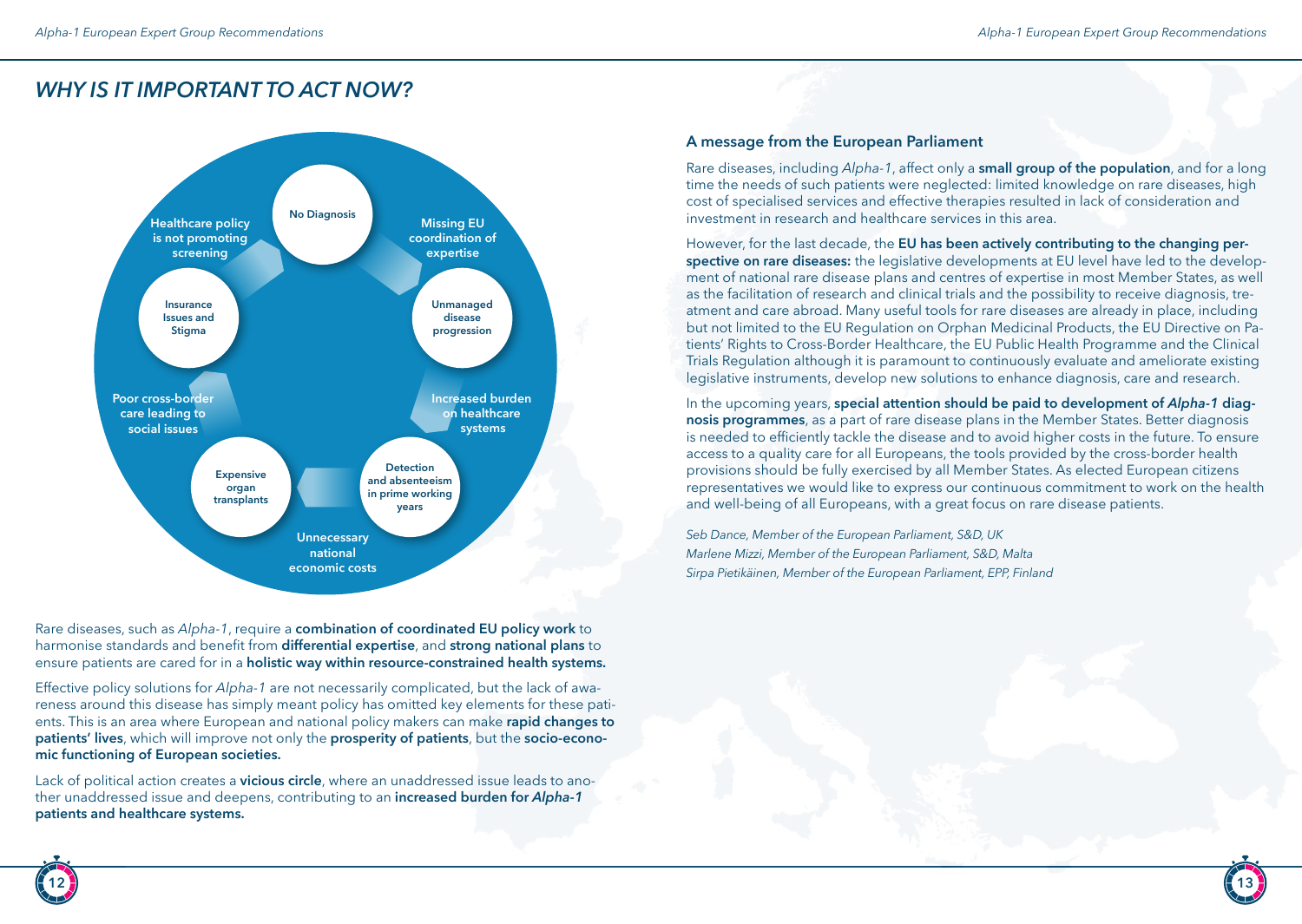# *RECOMMENDATIONS FOR HEALTHCARE PROFESSIONALS FOR ALPHA-1 PATIENTS*

#### **Key Recommendations for Healthcare Professionals**

- Healthcare professionals should keep the tear-out as a **reminder of all patients who could have**  *Alpha-1***.** You are the key to identifying the undetected population of *Alpha-1* patients and to ensure that all can receive good care.
- In addition to striving to consider *Alpha-1* in more patients, healthcare professionals should aim at **attending and participating in respiratory and other** *Alpha-1* **related medical events** to increase knowledge and enhance networking.
- There are many centres of excellence around Europe with the **expertise to diagnose and care for** *Alpha-1* **patients** appropriately. Look to establish links with these centres of excellence and contact them in all cases.
- Centres of excellence should work through networks such as the **European Reference Networks to share expertise, refer patients and educate healthcare professionals** across Europe. The full list of centres of excellence in your country can be found at the end of this document.

## **Recommendations for Recognising** *Alpha-1* **Patients**

| <b>Conditions indicating risk of Alpha-1:</b>                                                                                          | Test all patients with:                                                                                                                                         |
|----------------------------------------------------------------------------------------------------------------------------------------|-----------------------------------------------------------------------------------------------------------------------------------------------------------------|
| • Bronchiectasis<br>• Panniculitis<br>• Vasculitis (in particicular ANCA)<br>• Hepatocellular carcinoma<br>• Unexplained liver disease | $\cdot$ COPD<br>Asthma<br>• Family history of Alpha-1<br>• Chronic liver disease<br>• Patients with frequent infections<br>• On lung and liver transplant lists |
| 1. Positive for low levels of<br>2. Refer to centre of<br>Alpha-1 Antitrypsin?<br>excellence (see page 22)                             | 3. Treatment and care at<br>centre of excellence                                                                                                                |

# *RECOMMENDATIONS ON TREATING AND CARING*

#### **Initial Visit(s)**

#### **Undertake baseline assessment after obtaining a full clinical history**

- Full physical examination
- A high-resolution CT of the lungs or a posteroanterior (PA) and Lateral Chest X-Ray
- Pulmonary function test (spirometry, lung volumes, diffusion capacity, oximetry, or arterial blood gases)
- Liver function test (AST, ALT, total and direct bilirubin, Albumin, INR, liver ultrasound or fibroscan examination, non-invasive assessment of liver fibrosis)
- Other appropriate tests for specific associations including vasculitis screen
- **Discuss need for liver evaluation with appropriate referral to a liver specialist (paediatric or adult)**
- **Discuss need for lung evaluation or referral to a pulmonologist**
- **Discuss use of drug therapy for lung problems**
	- Use of bronchodilators
	- Use of corticosteroids
	- Early identification and treatment of lung infections
- **Discuss active management and treatment of liver complication symptoms**
- **Discuss need for vaccinations**
	- Influenza (annual)
	- Pneumococcal vaccine
	- Hepatitis A
	- Hepatitis B

**Assess smoking status and provide strong message on the harm, reason to and appropriate advice on how to quit if patient smokes any form of tobacco, including cigars, pipes and cigarettes**

- **Discuss risk of occupational and environmental exposures including second hand tobacco smoke, dusts, chemicals**
- **Discuss alcoholic beverage consumption**



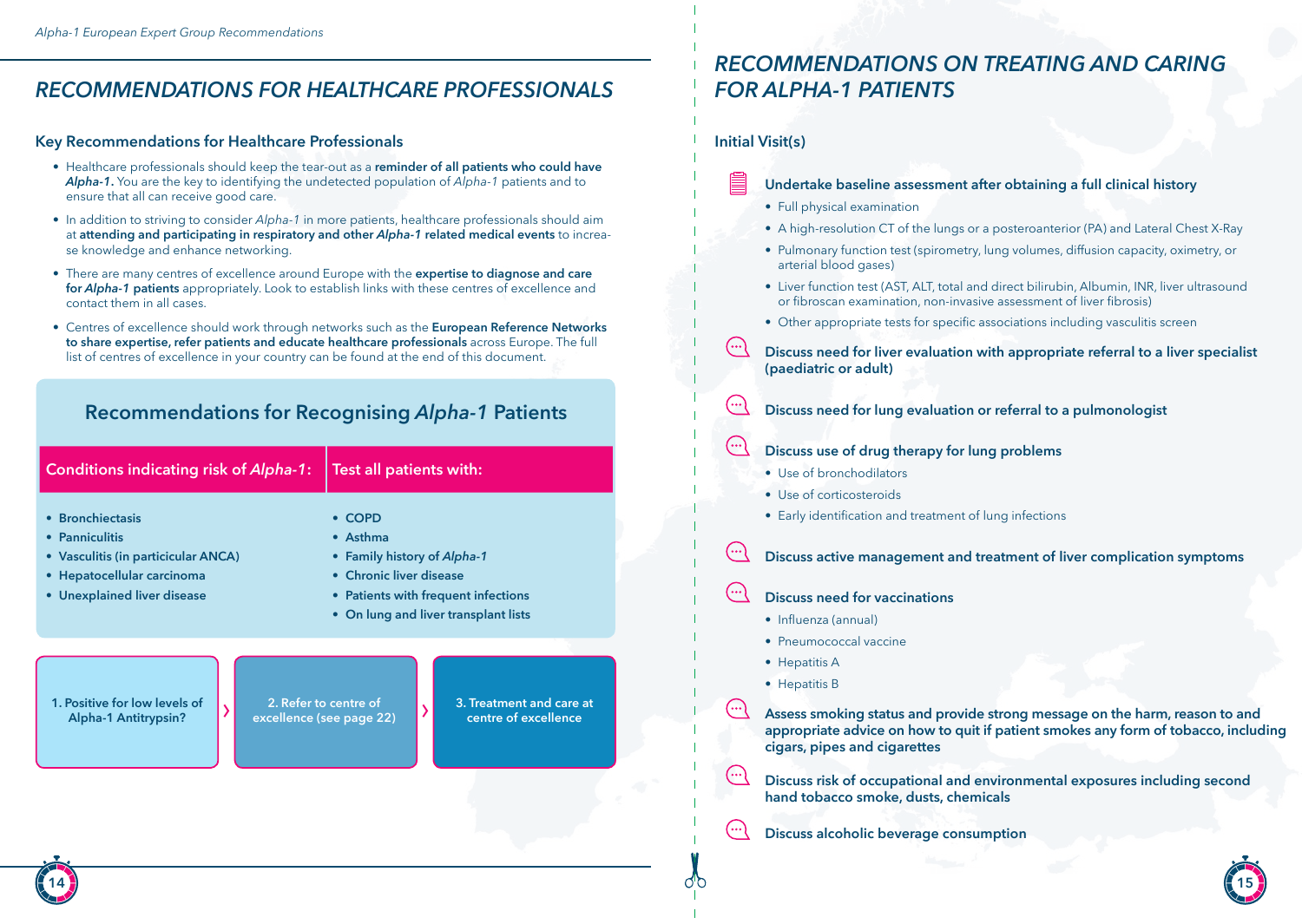# *RECOMMENDATIONS ON TREATING AND CARING FOR ALPHA-1 PATIENTS*

- **Discuss developing an exercise programme if relevant**
- **Discuss developing a nutrition plan if relevant**
- **Discuss reducing stress if relevant**
- **Discuss referring patient to a psychologist (if necessary)**
- **Refer patients to the joint resources listed at the end of the recommendations after discussing the reasons with the patient**
- **Discuss patient at a relevant MDT if appropriate, and provide advice to patient**

#### **Subsequent Visit(s)**

- **Discuss the results and implications of the initial baseline assessment**
- **Discuss requirements and frequency of follow-up visits**
- **Discuss the potential prognosis and treatment options**
- **Discuss potential benefits of augmentation therapy specific for the individual patient**
- **Discuss the use and benefits of supplemental oxygen (if necessary)**
- **Discuss the benefit of surgical options (if appropriate)**
- **Discuss referring patient to a psychologist (if necessary)**
- **Discuss referring patient to a genetic counsellor (if necessary)**

# *RECOMMENDATIONS FOR HEALTHCARE PROFESSIONALS*

**Healthcare professionals** hold the ultimate key to **improving care for** *Alpha-1* **patients** but the lack of adequate education about identifying the disease and awareness on how to react to appropriate symptoms obstructs good care. This section aims to provide healthcare professionals with the key tools for identifying and appropriately dealing with *Alpha-1* patients.

#### **The Key Steps**



### **RECOGNISING – It is more common than you think!15**

**Who to test?** The World Health Organisation and the European Respiratory Society recommend the testing of all patients with COPD, emphysema, a diagnosis of adult onset asthma especially with incompletely reversible airflow obstruction, individuals with unexplained liver disease, and adults with necrotizing panniculitis or multisystem vasculitis.<sup>16</sup>

Any patients on lung and liver transplant lists should be tested, and keep in mind that bronchiectasis, panniculitis, vasculitis, hepatocellular carcinoma and unexplained liver disease are all potential indicators of *Alpha-1*.

## **REACTING – Testing is cheap and can be life saving**

**What to do?** All patients who have been recognised within the above groups should be tested for *Alpha-1*. Testing can be conducted on a single blood sample (blood draw or finger prick test).<sup>17</sup>

Once this has been done, more specific tests and evaluations may be necessary please consult the tear out for more information.

#### **REFERING – Centres of Excellence exist across Europe**

**Now what?** All tests for *Alpha-1* on the above groups should be referred immediately to a centre of excellence in your country for a full examination, diagnosis and expert information. The list of centres of excellence can be found at the end of this document.

*Our greatest opportunity to care better for Alpha-1 patients is to increase the recognition of the disease amongst healthcare professionals so that patients can be referred to specialists linked to multidisciplinary teams. Doctors are the essential bridge between a huge community of undiagnosed patients and the centres of excellence.*

*Prof. Robert Stockley, University Hospital Birmingham, UK*

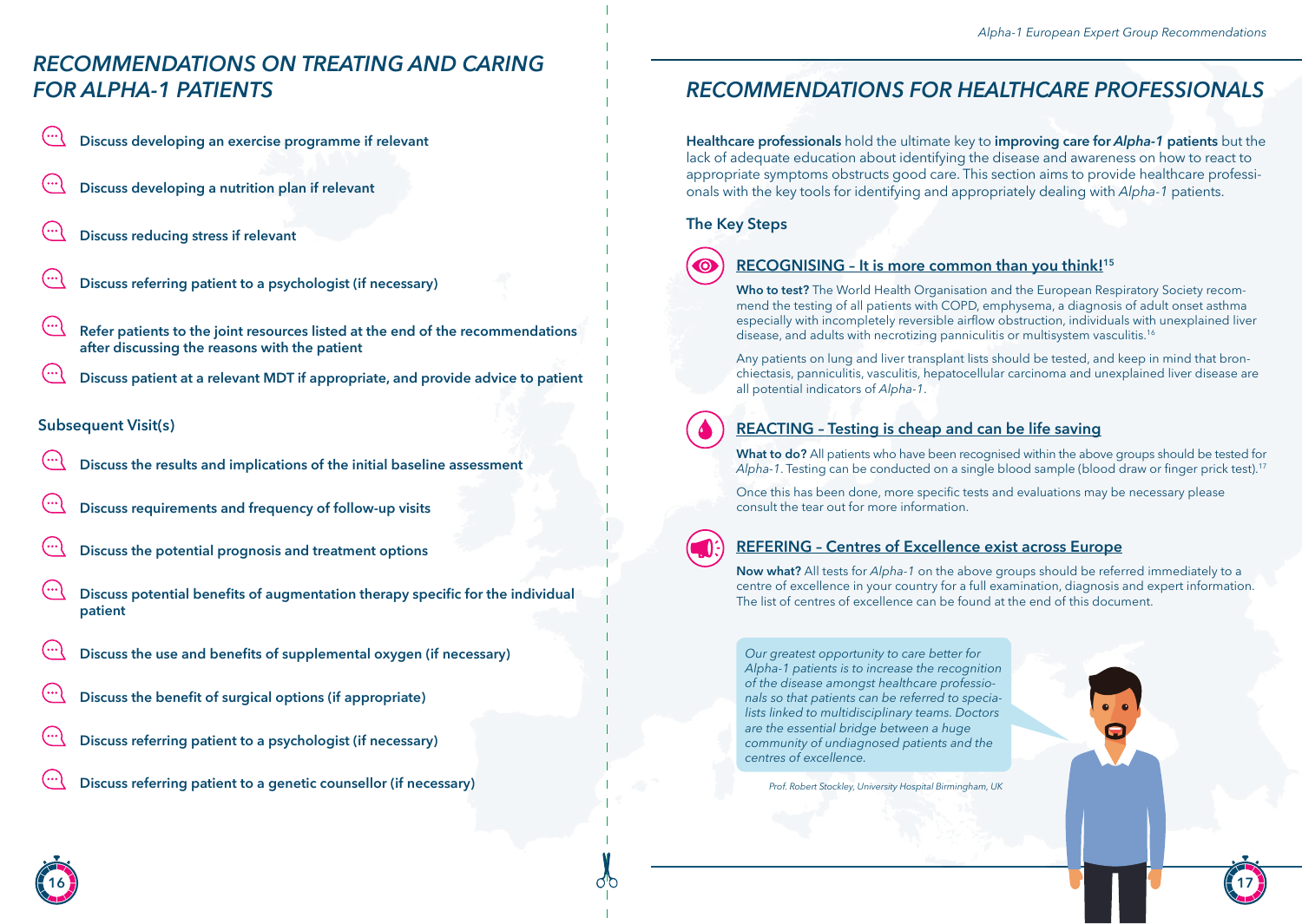# *RECOMMENDATIONS FOR INDIVIDUALS AND CARERS*

#### **Do I have** *Alpha-1***?**

*Alpha-1* can be **confused with other lung and liver diseases**. If you have any of the symptoms described below, it is suggested to **ask your doctor to conduct some tests**, especially if you are under the age of 40.18



### **When should I seek screening?**

It is suggested to go through screening if you have **family history of** *Alpha-1*, if you have **symptoms listed previously**, as well as any of the **following diseases:**



**• Hepatocellular carcinoma**

#### **Depending on experienced symptoms, lung screening should be done irrespective of age**

Some people experiencing *Alpha-1* symptoms are hesitant to seek diagnosis, preferring **"better not to know"** about the **potential disease.** However, it is **highly recommended to get screened**, as timely and correct diagnosis will **significantly improve your quality of life and can stop disease progression.**

# *QUESTIONS TO ASK YOUR DOCTOR*

- What is my **diagnosis?** What is *Alpha-1***?**
- **Will I need a test? What is the test for?** What will the **results** tell me?
	- Should my **family members** take the **test for** *Alpha-1***?**
	- What are my **treatment options?** What are the **benefits of each option?** What are the **side effects?**

What will the **medicine** you are prescribing do? **How do I take it?** Are there any **side effects?** Can they adversely **interact with other medications** you are prescribing for me?



 $\mathbf{P}$ 

Why do I need **surgery?** Are there **other ways to treat my condition? How often do you perform this surgery?**

Do I need to change my **daily routine?** What I can do to maintain and improve my health?

If my **symptoms worsen**, what should I do **on my own? When should I contact you?**

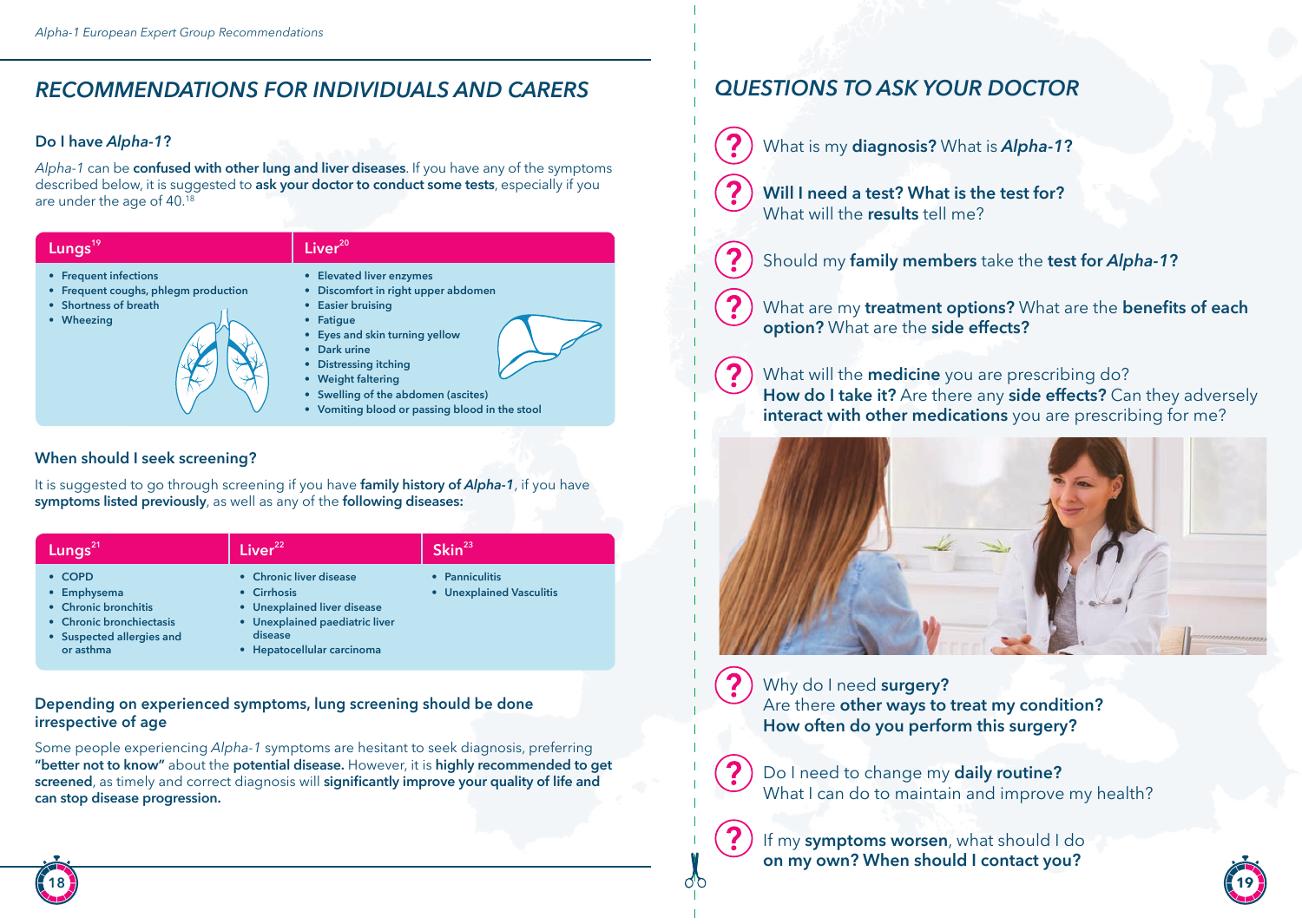- **Do annual flu vaccination**
- **Do vaccination against pneumonia**
- **2** Do vaccination against hepatitis **A&B**
- **Keep your ideal body weight**  $\bullet$
- $\bullet$ **Eat a balanced vitamin-rich high fiber diet, including lots of vegetables and fruits but not too much meat and fat**
- **Develop an exercise programme suitable for your condition**
- **Consult use of any food supplements and/or medicines with your physician**
- *FOR YOUR NOTES*
- **Do not smoke:** *Alpha-1* **and smoking is a deadly combination**
- **Avoid exposure to the second hand smoke**
- **Avoid sources of infections**
- **Be careful with alcohol**
- **Avoid medications and supplements that may harm your liver such as certain painkillers**
- **Avoid outdoor pollution, including pollen, smoke, dust and other irritants**
- **Avoid indoor pollution and exposure to household chemicals and dust**
- **Reduce your stress**

#### **How are diagnosis made?**

*Alpha-1* can be diagnosed through a **simple blood test.** One type of blood test measures the **body's level of AAT.** If the AAT level is lower than normal, your health care provider may order a **genotype or a phenotype blood test.** The genetic analysis looks at the changes in the genetic code and shows if the person is an *Alpha-1* carrier. To have a better understanding of how genetic testing is done and what the outcomes may be, please seek genetic counselling beforehand.

#### **Can I be treated?**

*Alpha-1* is not yet curable, however, **treatments for symptoms are available.** The same medicines which are used by non-*Alpha-1* patients for lung conditions such as COPD, asthma or bronchiectasis can help *Alpha-1* patients with lung diseases. In addition, in some European countries, lung-affected *Alpha-1* patients may receive infusions of AAT, which is known as **augmentation therapy.** The therapy is a **preventive measure**, it can protect against further lung damage but it cannot restore it. Augmentation therapy might also be suggested for the **treatment of panniculitis.**24 In case of the presence of one or more additional diseases co-occurring with *Alpha-1* (comorbidities), please seek advice from your doctor on the treatment.

For the *Alpha-1* liver condition there is no specific treatment, the only currently available treatment, when liver disease is most severe, is **surgery** or **liver transplantation.** Augmentation therapy is not used for the liver disease patients.

#### **Where can I find support?**

Check if there are **support groups** and/or **patient organisations** in the area where you live. Join this network to get the support and information you may need. Patient groups are also essential for providing information to patients, and working on their behalf on policy and medical levels. In addition, they connect *Alpha-1* patients to deal together with ongoing issues and to support each other. All patients are encouraged to find their local *Alpha-1* patient group, please check page 22, if you have a patient group near you, otherwise please contact *Alpha-1* Global for further information.

> *Being diagnosed with Alpha-1 is one of the most stressful experiences in a person's life. Patient organisations are the best place to share experiences and to learn from others who are in similar situation. You will find support in your country by visiting http://www.alpha-1global.org/en*

> > *Dr. Frank Willersinn, Alpha-1 Global (Belgium)*

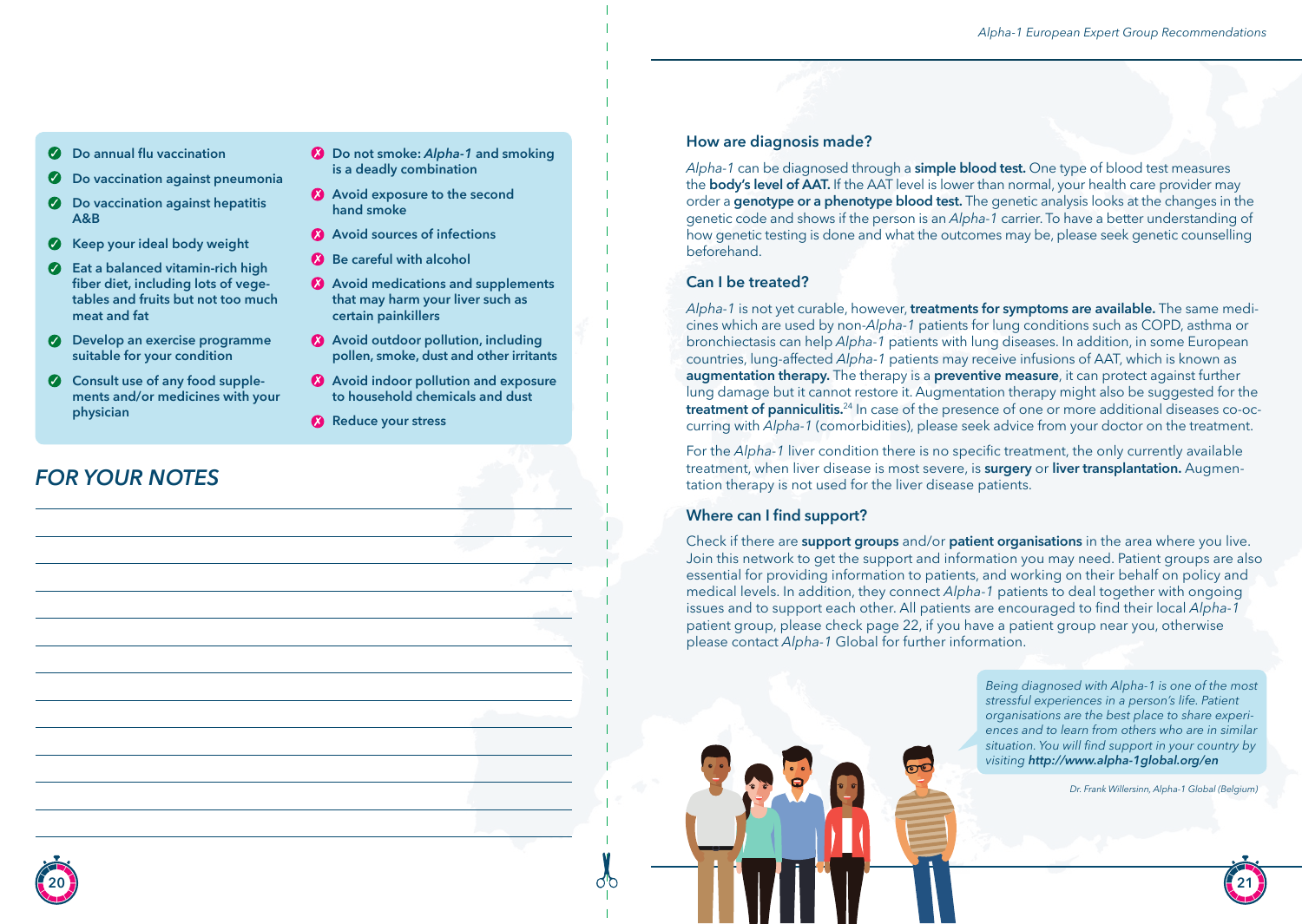# *USEFUL LINKS/QR CODES*

**European Reference Network on Rare Respiratory Diseases (ERN LUNG)**http://ern-lung.org/

**Please visit Orphanet** – the portal for rare diseases and orphan drugs – to find *Alpha-1* centre of excellence in your country: www.orpha.net



#### **List of Centres of Excellence**



## **List of Patient Organisations**







*Alpha-1* **Norway** www.alfa1foreningen.wordpress.com



*Alpha-1* **Netherlands** www.alpha-1nederland.nl



*Alpha-1* **Poland** www.a1at.wordpress.com



*Alpha-1* **Portugal** www.aa1p.pt



*Alpha-1* **Switzerland** www.alpha-1.ch



*Alpha-1* **Romania** www.unutest.webcentral.eu



*Alpha-1* **UK Support Group** www.alpha1.org.uk



*Alpha-1* **Spain**

*Alpha-1* **Sweden** www.alfa-1.se/news.php

www.alfa1.org.es

*Alpha-1* **Awareness UK** www.alpha1awareness.org.uk

*Alpha-1* **Global** www.alpha-1global.org





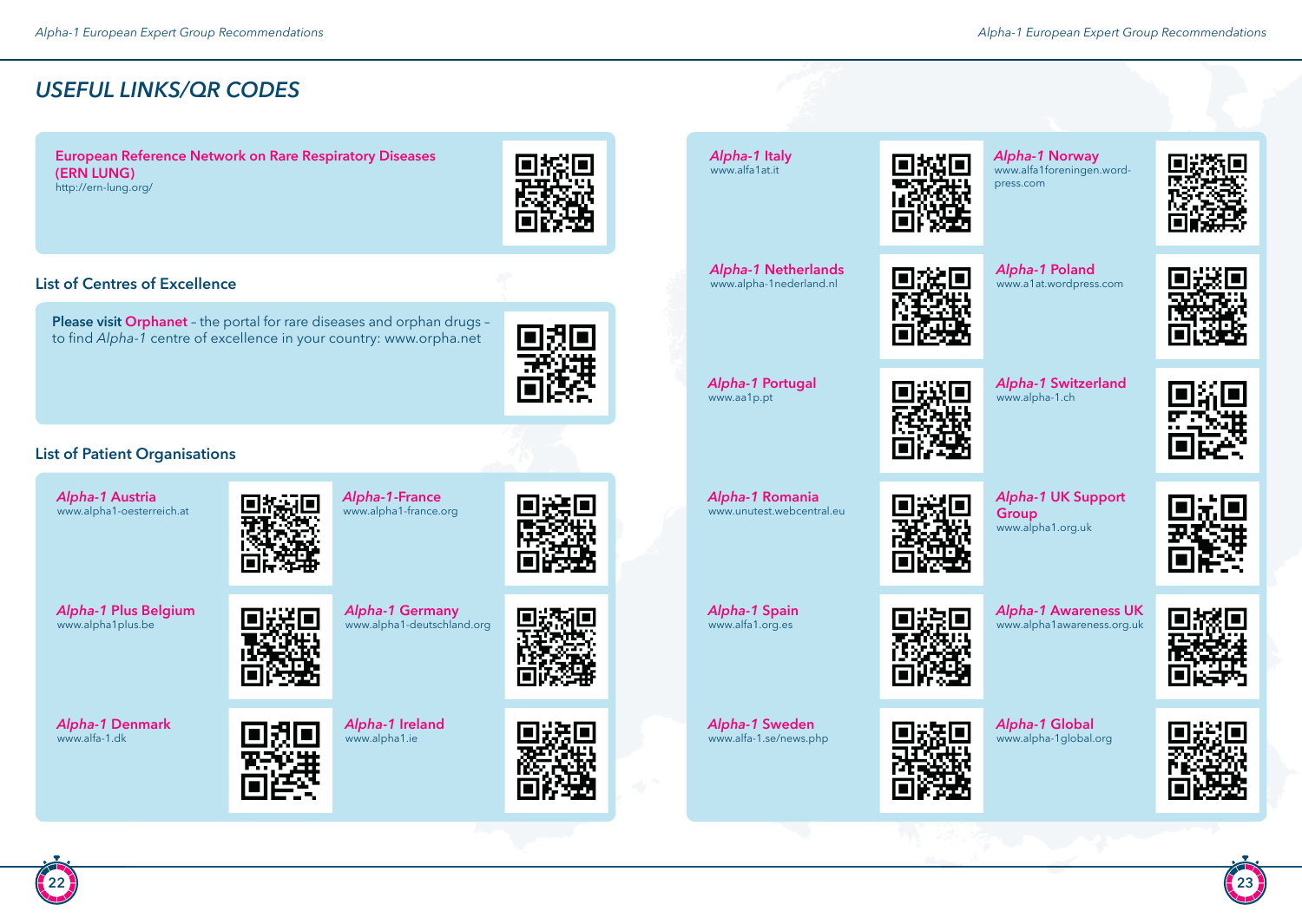# *PAST SUCCESS TABLE*

This table of success should serve as an overview of what has **successfully been achieved from the list of policy recommendations** developed in 2011 and what remains to be done.

| <b>Recommendation 2011</b>                                                           | <b>Status of achievement 2017</b>                                                                                                                                                                                                          |
|--------------------------------------------------------------------------------------|--------------------------------------------------------------------------------------------------------------------------------------------------------------------------------------------------------------------------------------------|
| <b>Recognition of Alpha-1</b><br>as rare condition                                   | <b>Partially achieved</b>                                                                                                                                                                                                                  |
| <b>Increased Alpha-1 awareness</b>                                                   | <b>Partially achieved</b>                                                                                                                                                                                                                  |
|                                                                                      | Through establishment of patient organisations, awareness<br>campaigns, meetings with MEPs, distribution of the previous<br>set of the expert recommendations                                                                              |
| Diminishing health inequa-                                                           | <b>Partially achieved</b>                                                                                                                                                                                                                  |
| lities affecting Alpha-1 and<br>other rare disease patients                          | Through Cross-Border Health Directive, which sets frame-<br>work to ensure better access to cross-border treatment,<br>however it requires positive reimbursement decisions in<br>more Member States to truly reduce inequalities          |
| <b>EU</b> definition of rare diseases<br>is respected by all Member<br><b>States</b> | <b>Partially achieved</b><br>Member States with adopted plans or strategies on rare<br>diseases comply with the EU definition. Those without plans<br>in place usually do not have any official definition of rare<br>disease <sup>2</sup> |
| Development of the EU                                                                | <b>Achieved</b>                                                                                                                                                                                                                            |
| and national policies with<br>a relevance to rare diseases                           | • European policy in the field of rare diseases has improved<br>European cooperation                                                                                                                                                       |
|                                                                                      | • European policy encouraged national policies in the field                                                                                                                                                                                |
|                                                                                      | • 22 national plans for rare diseases were adopted (as of 2016)                                                                                                                                                                            |
|                                                                                      | • National policies are guided by recommendations issued<br>at the European level                                                                                                                                                          |
|                                                                                      | • Over 80 orphan drugs authorised as a result of the Euro-<br>pean incentives (as of 2016)                                                                                                                                                 |
| Increased access to treatment                                                        | <b>Partially achieved</b>                                                                                                                                                                                                                  |
| through implementation of<br>the Cross-Border Healthcare<br><b>Directive</b>         | Although possibilities for treatment abroad have expan-<br>ded, there are still not many patients using them and the<br>barriers to achieving treatment remain prohibitive to good<br>cross-border care                                    |

| <b>Partially achieved</b><br>Revised Medical Devices Regulations will come into force<br>as from 2019, resulting in safer medical devices supporting<br>breathing<br><b>Not achieved</b><br><b>Partially achieved</b><br>No available data - for some EU countries (e.g. Belgium)<br>number of persons waiting for a lung transplant is reducing,<br>however, there is no data of which disease patients are<br>waiting for a transplant. On the other hand, number of trans-<br>plantations within the EU countries is increasing, although it<br>is linked to increased availability of organs, rather than better<br>treatment<br><b>Partially achieved</b><br>Patient empowerment is gaining greater international<br>importance in the healthcare. Reflecting the shift in Western<br>culture towards increasing individualism, institutional culture<br>in healthcare is slowly moving towards an ethic of empow-<br>ering patients to make informed decisions. This is demons-<br>trated by interest in developing and implementing more<br>equitable and collaborative approaches to the healthcare<br>relationship, including shared decision-making<br><b>Partially achieved</b><br>The EU has allocated €449.4 million (2014-2020) through<br>the Third Health Programme to support cooperation pro-<br>jects at EU level, actions jointly undertaken by Member State<br>health authorities, functioning of nongovernmental bodies,<br>cooperation with international organisations. Particular<br>attention of the programme is given to rare diseases<br><b>Partially achieved</b><br>63 Alpha-1 centres of excellence in Ireland, Italy, Nether-<br>lands, France, UK, Belgium, Denmark, France, Spain, Switzer-<br>land (24 of 63 reference centres are in Italy) (as of 2017) | <b>Recommendation 2011</b>                                                      | <b>Status of achievement 2017</b> |
|-----------------------------------------------------------------------------------------------------------------------------------------------------------------------------------------------------------------------------------------------------------------------------------------------------------------------------------------------------------------------------------------------------------------------------------------------------------------------------------------------------------------------------------------------------------------------------------------------------------------------------------------------------------------------------------------------------------------------------------------------------------------------------------------------------------------------------------------------------------------------------------------------------------------------------------------------------------------------------------------------------------------------------------------------------------------------------------------------------------------------------------------------------------------------------------------------------------------------------------------------------------------------------------------------------------------------------------------------------------------------------------------------------------------------------------------------------------------------------------------------------------------------------------------------------------------------------------------------------------------------------------------------------------------------------------------------------------------------------------------------------------------------------------------------|---------------------------------------------------------------------------------|-----------------------------------|
| <b>EU Strategy on information to</b><br>patients<br><b>Need of lung transplants is</b><br>reduced through the optimal<br>Alpha-1 treatment                                                                                                                                                                                                                                                                                                                                                                                                                                                                                                                                                                                                                                                                                                                                                                                                                                                                                                                                                                                                                                                                                                                                                                                                                                                                                                                                                                                                                                                                                                                                                                                                                                                    | Better standardisation of tre-<br>atments and devices suppor-<br>ting breathing |                                   |
|                                                                                                                                                                                                                                                                                                                                                                                                                                                                                                                                                                                                                                                                                                                                                                                                                                                                                                                                                                                                                                                                                                                                                                                                                                                                                                                                                                                                                                                                                                                                                                                                                                                                                                                                                                                               |                                                                                 |                                   |
| Patients should be given a<br>possibility to decide whether<br>and when they should under-<br>go organ transplantation<br>Alpha-1 Expert Groups, inclu-<br>ding academic and patients<br>are supported by the EU and<br><b>Member States</b><br><b>Establishment of Alpha-1</b><br>patient registries                                                                                                                                                                                                                                                                                                                                                                                                                                                                                                                                                                                                                                                                                                                                                                                                                                                                                                                                                                                                                                                                                                                                                                                                                                                                                                                                                                                                                                                                                         |                                                                                 |                                   |
|                                                                                                                                                                                                                                                                                                                                                                                                                                                                                                                                                                                                                                                                                                                                                                                                                                                                                                                                                                                                                                                                                                                                                                                                                                                                                                                                                                                                                                                                                                                                                                                                                                                                                                                                                                                               |                                                                                 |                                   |
|                                                                                                                                                                                                                                                                                                                                                                                                                                                                                                                                                                                                                                                                                                                                                                                                                                                                                                                                                                                                                                                                                                                                                                                                                                                                                                                                                                                                                                                                                                                                                                                                                                                                                                                                                                                               |                                                                                 |                                   |
|                                                                                                                                                                                                                                                                                                                                                                                                                                                                                                                                                                                                                                                                                                                                                                                                                                                                                                                                                                                                                                                                                                                                                                                                                                                                                                                                                                                                                                                                                                                                                                                                                                                                                                                                                                                               |                                                                                 |                                   |

**p** 

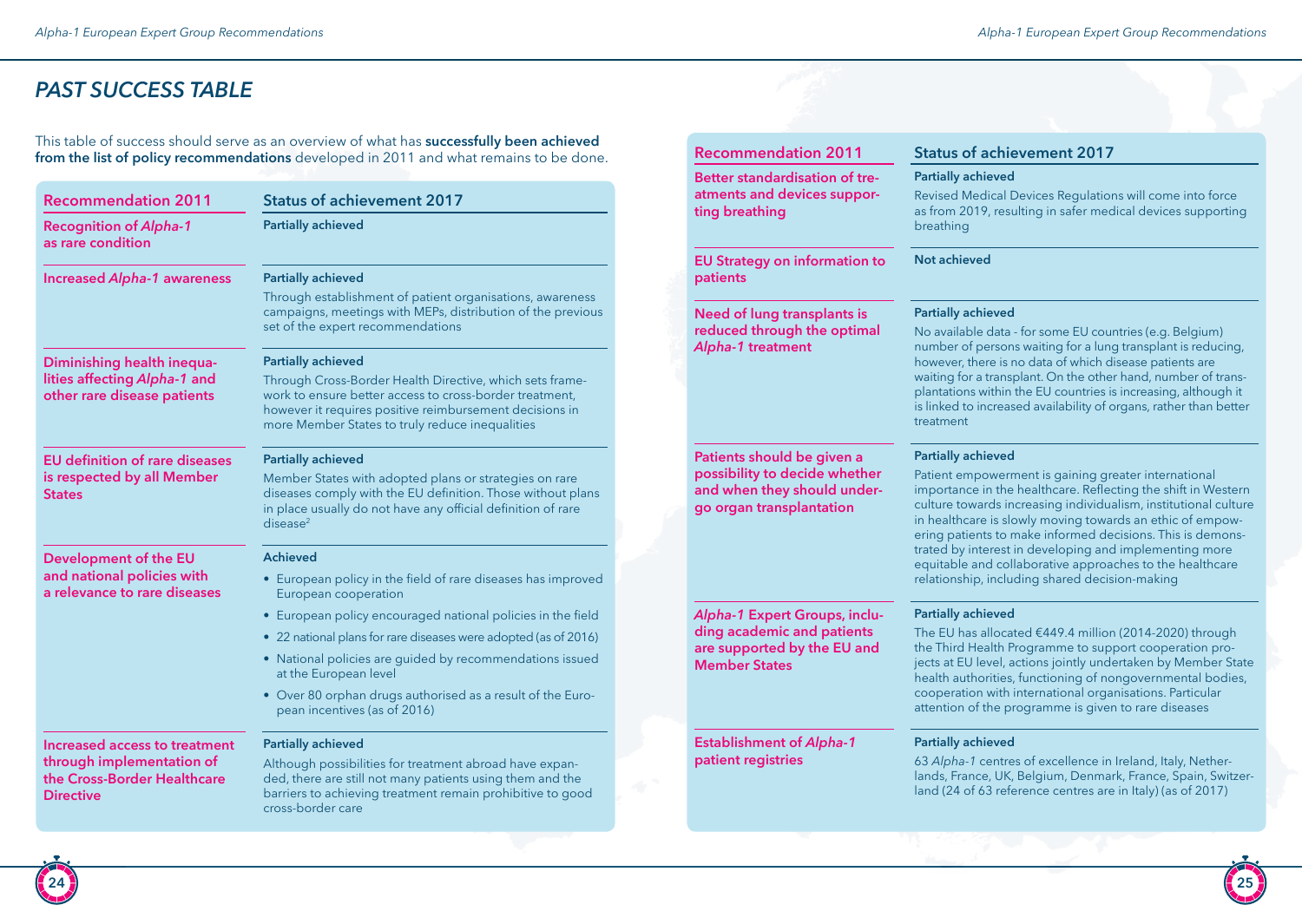# *EXPERT GROUP OVERVIEW*

**Prof. Joanna Chorostowska-Wynimko** National Institute of Tuberculosis and Lung Diseases (NITLD) Warsaw, Poland



**Dr. Ilaria Ferrarotti** University of Pavia, Italy

**Karen O'Hara** Alpha-1 UK Support Group, the United Kingdom

> **Dr. Jacques Hutsebau**t Hôpitaux Iris Sud – IRIS Ziekenhuizen Zuid (HIS-IZZ)

**Gunhil Nørhave** Alpha-1 Denmark

 $\overline{\mathbf{N}}$   $\mathbf{Z}$ ZR

**Prof. Robert Stockley** University Hospital Birmingham, the United Kingdom

**PD Pavel Strnad** University Hospital Aachen, Germany

**Prof. Christian Trautwein** University Hospital Aachen, Germany

**Prof. Rainer Wiewrodt** Universitätsklinikum Münster, Germany



**Dr. Frank Willersinn**  Alpha-1 Plus Belgium

#### **The recommendations are produced with the support of Alpha-1 Global.** Its mission is to develop a collaborative global network of *Alpha-1* patient leaders, physicians and researchers, to increase awareness, detection and access to care for Alphas around the world.



Note: This recommendations paper has been edited by RPP Healthcare with the financial support from Alpha-1 Global for meeting costs, design and printing of this document. The contents of the recommendations are based on desk research and stakeholder interviews. We would like to express our thanks to the aforementioned experts who have reviewed and provided guidance on the drafting of this document. This document is intended to provide guidance to policy makers, healthcare professionals and patients in strengthening the efforts to improve care for patients with Alpha-1 antitrypsin deficiency.

**alpha-1** 

# *LIST OF REFERENCES*

- 1. Campbell, Edward J. "Alpha1-Antitrypsin Deficiency: A Review for Physicians", https://www.alpha1center.com/ about-alpha-1/review-for-physicians.asp, 2014, [accessed 17 January 2017]
- 2. Ibid
- 3. McElvaney et al, "The prevalence of liver abnormalities in individuals with ZZ Alpha-1 Antitrypsin deficiency", licensee BioMed Central Ltd, 2015.
- 4. Boston University School of Medicines "Alpha-1", https://www.bumc.bu.edu/busm/giving/explore-our-research/ alpha-1/ [accessed 17 January 2017]
- 5. Alpha-1 Foundation "What is Alpha-1?", https://www.alpha1.org/what-is-alpha1, [accessed 17 January 2017]
- 6. Esquinas, Cristina et al. "Practice and Knowledge about Diagnosis and Treatment of Alpha-1 Antitrypsin Deficiency in Spain and Portugal", BMC Pulmonary Medicine 16, 2016
- 7. Perlmutter, David H. "Current and Emerging Treatments for Alpha-1 Antitrypsin Deficiency" Gastroenterology & Hepatology 12.7, 2016
- 8. Häggblom, Jan et al. "Prevalence of PI\*Z and PI\*S Alleles of Alpha-1-Antitrypsin Deficiency in Finland." European Clinical Respiratory Journal 2, 2015
- 9. Ibid
- 10. Teschler, Helmut "Long-term experience in the treatment of α1-antitrypsin deficiency: 25 years of augmentation therapy", European Respiratory Review 24 (135), 2015
	- Gildea, Thomas R. et al "Cost-Effectiveness Analysis of Augmentation Therapy for Severe α1-Antitrypsin Deficiency", ATS Journal , Vol. 167, No. 10, 2003
- 11. It is important to note that Alpha-1 is associated with more rapid decline in lung function in some patients compared with non-Alpha-1 COPD. The lower lung function is, the greater likelihood of death and the need for transplantation.
- 12. Teschler, Helmut "Long-term experience in the treatment of α1-antitrypsin deficiency" (see footnote 10)
- 13. Orphanet, http://www.orpha.net/, [accessed 17 January 2017]
- 14. Wood, Alice M. et al. "Outdoor air pollution is associated with rapid decline of lung function in α-1-antitrypsin deficiency", Occup Environ Med, 2009
- 15. It is important to know that alpha-1 prevalence varies by population. The disorder affects about 1 in 1500 to 3500 individuals with European ancestry. It is uncommon in people of Asian descent. Many individuals with Alpha-1 are likely undiagnosed, particularly people with COPD. COPD can be caused by Alpha-1, however, the Alpha-1 is often never diagnosed while patients are often misdiagnosed with asthma.
- 16. Barrecheguren, Miriam et al. "Diagnosis of Alpha-1 Antitrypsin Deficiency: A Population-Based Study", International Journal of Chronic Obstructive Pulmonary Disease 11, 2016
- 17. Alpha-1 Foundation "What is Alpha-1?", https://www.alpha1.org/Newly-Diagnosed/Learning-about-Alpha-1/Testing-for-Alpha-1, [accessed 17 January 2017]
- 18. Alpha-1 Awareness UK "Alpha-1 Diagnosis and Treatment", http://www.alpha1awareness.org.uk/links/publications/ diagnosis-treatment/#, [accessed 17 January 2017]
- 19. British Lung Foundation, "Alpha-1-antitrypsin deficiency", https://www.blf.org.uk/support-for-you/alpha-1-antitrypsin-deficiency, [accessed 17 January 2017]
- 20. Alpha-1 Foundation "What is Alpha-1?", (see footnote 17)
- 21. British Lung Foundation, "Alpha-1-antitrypsin deficiency", (see footnote 19)
- 22. See footnote 17, 19
- 23. Ibid
- 24. Alpha-1 Awareness UK "Alpha-1 Diagnosis and Treatment"(see footnote 18)